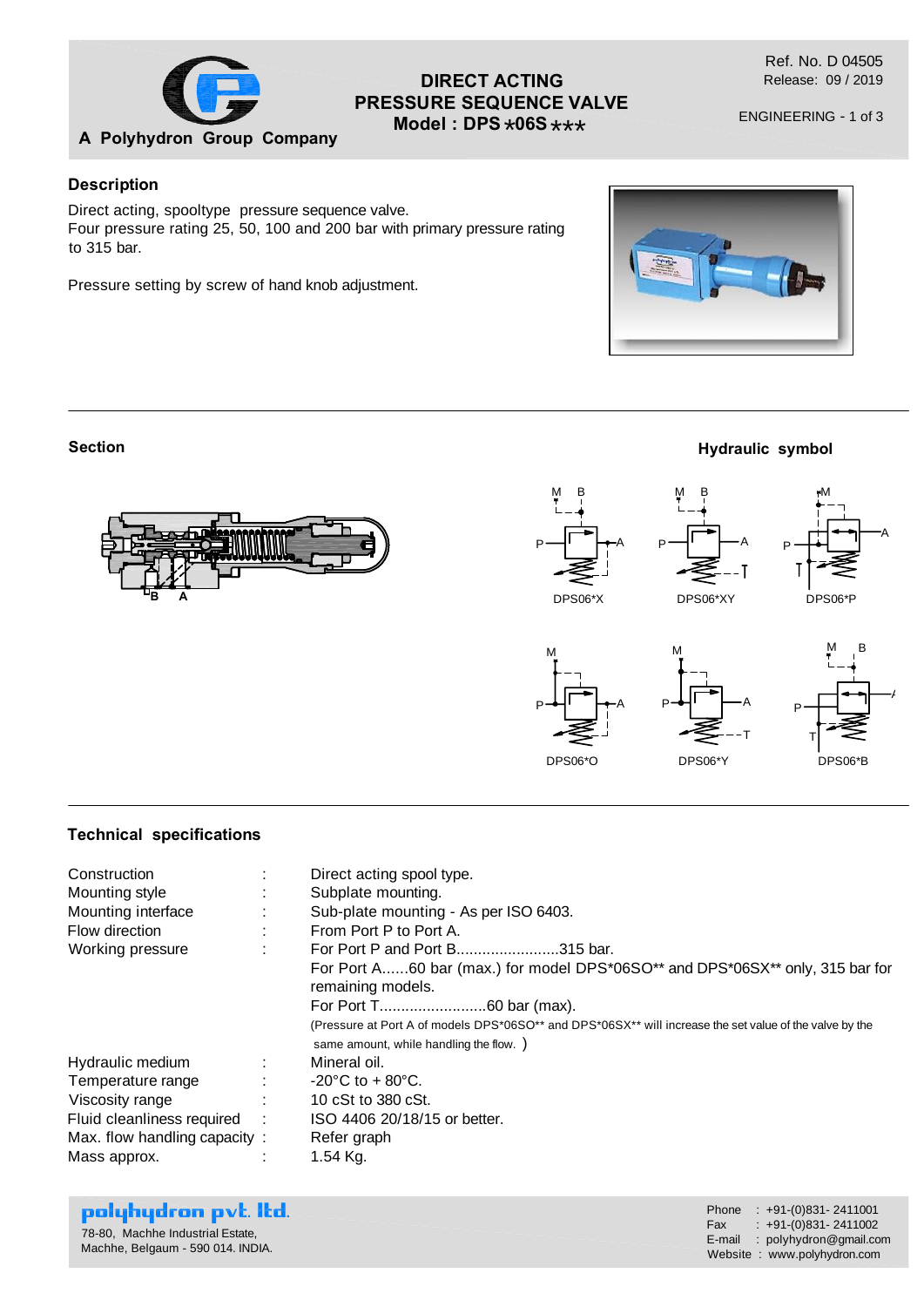

# **A Polyhydron Group Company**

25

7

47

### **Unit dimensions**

Dimensions in mm.





╥╖ TiT  $|||$ 

 $\overline{\mathbb{H}}$ 计时中 iri

īіг

# **Valve mounting Sub plate**





Panel cut-out

| Subplate   B1 $ \emptyset$ D1   G   L1   T1 |  |  |  |
|---------------------------------------------|--|--|--|
| $ 1$ SD03G02 34 22 G1/4 36 12               |  |  |  |
| $ 1$ SD03G03 44 25 G3/8 48 12               |  |  |  |